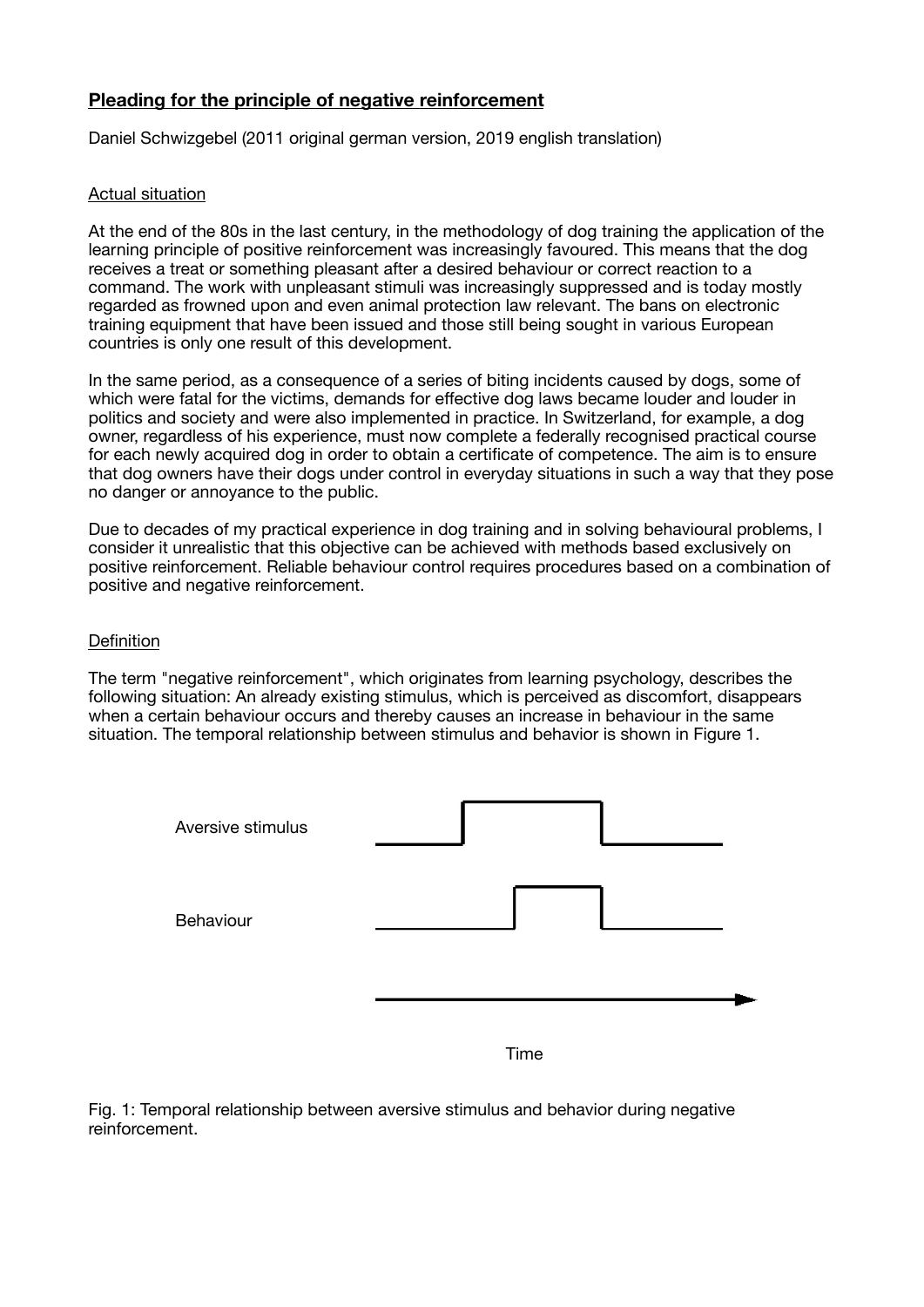Three examples may illustrate this fact. First a situation from our everyday life. You are on a walk. Suddenly rain begins to soak your clothes (unpleasant stimulus). You accelerate your gait and go under a nearby shelter (behaviour). The rain stops wetting you (reinforcement). The second example shows that unwanted behaviour of the dog can be unintentionally intensified by negative reinforcement. You manipulate your dog to remove a bitten tick (unpleasant stimulus for the dog). Your dog growls and you pull your hand away and leave him alone. Your dog will be more likely to threaten you next time you try to remove a tick. You have negatively reinforced his growl. Last example: Your dog finds a nasty smelling object that you want to take away from him. To do this, you press the dog's lips against his molars with two fingers and create an unpleasant feeling for him. He opens the muzzle and the stinking object falls to the ground. Immediately you stop pressing. You have negatively reinforced the opening of the mouth. The dog's willingness to open the mouth next time increases.

Negative reinforcement thus leads to an increase in behaviour as well as positive reinforcement. The two principles differ, however, in that positive reinforcement provides a pleasant stimulus and negative reinforcement removes an unpleasant stimulus (Tab. 1). For comparison, Table 1 shows the two other possibilities that can be used to influence the behaviour of dogs. Both the principle of extinction and the principle of punishment result in a decrease in behaviour. Extinction occurs when the reinforcement of a learned behaviour is omitted. In punishment an unpleasant stimulus is added.

Tab. 1: Comparison of operant learning principles.

|                               | Increase in behaviour  | <b>Decrease in behaviour</b> |
|-------------------------------|------------------------|------------------------------|
| <b>Adding of stimulus</b>     | Positive reinforcement | Punishment                   |
| <b>Withdrawal of stimulus</b> | Negative reinforcement | Extinction                   |

In contrast to negative reinforcement, in which the aversive stimulus appears before the (desired) behaviour (Fig. 1), in punishment training the aversive stimulus begins during or immediately after an unwanted behaviour (Fig. 2).



Fig. 2: Temporal relationship between aversive stimulus and behaviour during punishment.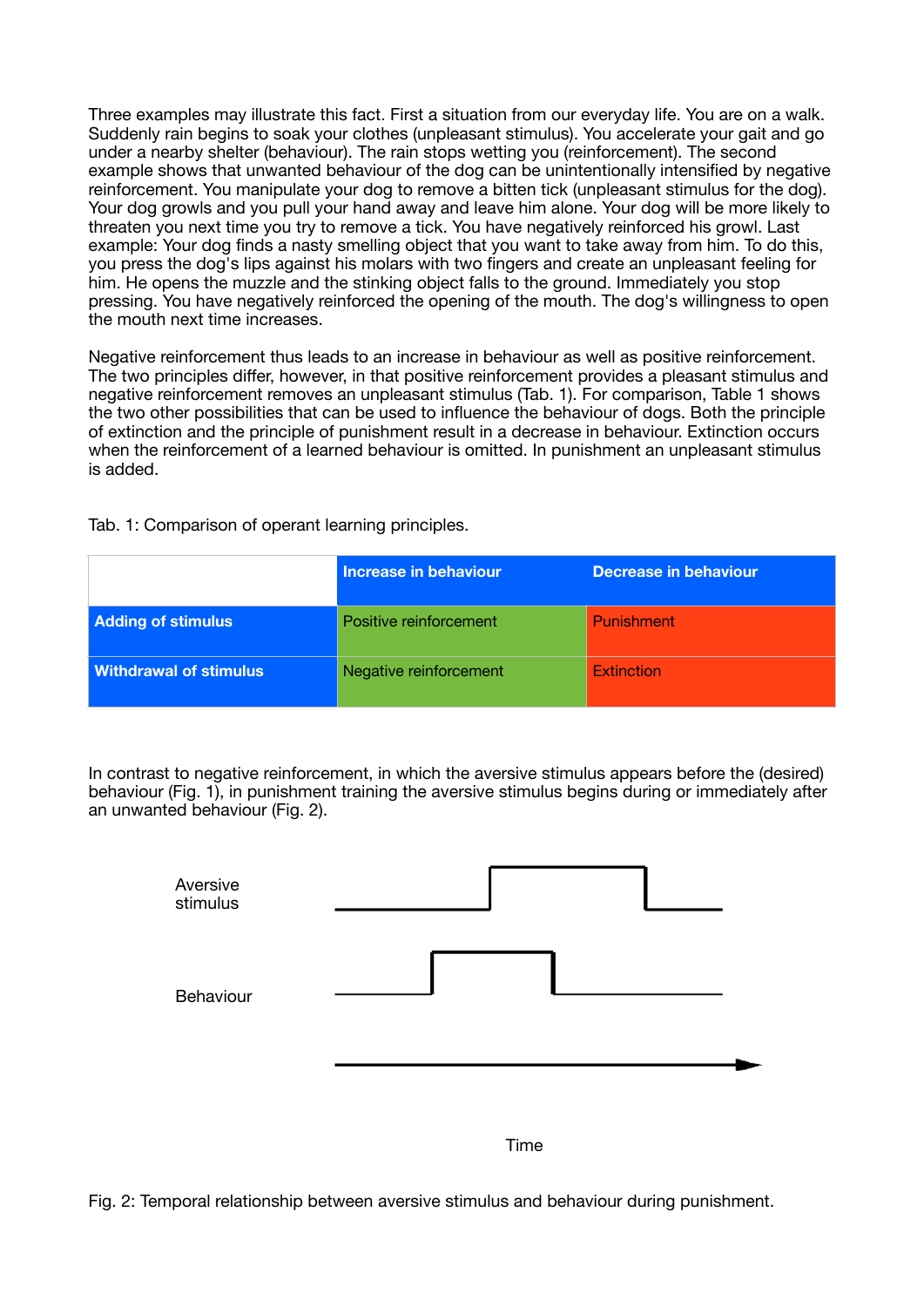### Aversive stimuli and animal welfare

In order to clarify the question whether and under what conditions the use of aversive stimuli in the handling of dogs is animal-friendly, we consider the conditions in natural living environment. Wild wolves can be exposed to a multitude of painful events. During the hunt for the large prey animals moose and musk ox, antler and horn kicks as well as hoof kicks can occur and social conflicts among wolves can lead to bites by conspecifics. In order to avoid serious injuries, wolves can terminate the respective contact by escape. In addition, they are able to learn to recognise impending unpleasant events by certain behaviours, such as head-sinking with the musk ox or growling and teeth-showing with another wolf and to avoid the contact thanks to such warning or threatening signals. In learning psychological jargon one would say that for wolves in their natural habitat unpleasant events are "predictable" and "controllable". The effects of the lack of predictability and controllability of aversive stimuli on animals have been studied in a variety of experiments. It was shown that animals preferred an environment in which they were exposed to a signalised electrical stimulus to an environment in which the shock was not announced. The predictability of the stimulus was obviously judged to be more acceptable. Furthermore, animals that are unable to escape or avoid an unpleasant electrical stimulus by their own behaviour develop stomach ulcers and are increasingly struggling to successfully cope with new unpleasant events. This is called "learned helplessness" (SELIGMAN et. al, 1971). The observations from the natural habitat and the findings from the laboratory experiments thus allow the following statement to be made about the animal welfare of aversive stimuli during the training of dogs: The use of unpleasant stimuli is animal-friendly if their intensity is appropriate and their appearance is announced to the dog and it is offered the possibility of ending or avoiding the stimuli by a certain behaviour (SCHWIZGEBEL, 1996).

### Safety training: escape-avoidance learning with a safety signal

The safety training developed by TORTORA (1982) meets the above criteria for the animal-friendly use of unpleasant stimuli to the highest degree. It is based on the learning principle of escapeavoidance learning. The first learning experiments for escape-avoidance learning date back to the 40s of the last century. In a "jumping" box (Fig. 3), a rat learns to terminate an electrical stimulus that flows through the grid floor by jumping over the hurdle to the adjacent plastic floor. The electrical stimulus is announced by a light.



Fig. 3: "Jumping" box with light and hurdle, which divides the chamber into a shock compartment (A) and a safe compartment (B).

After a few such experiences the rat jumps already shortly after the light turns on before the beginning of the electric shock. It avoids the unpleasant effect. Based on such experiments, the trainer designs the training situation during safety training in such a way that the dog experiences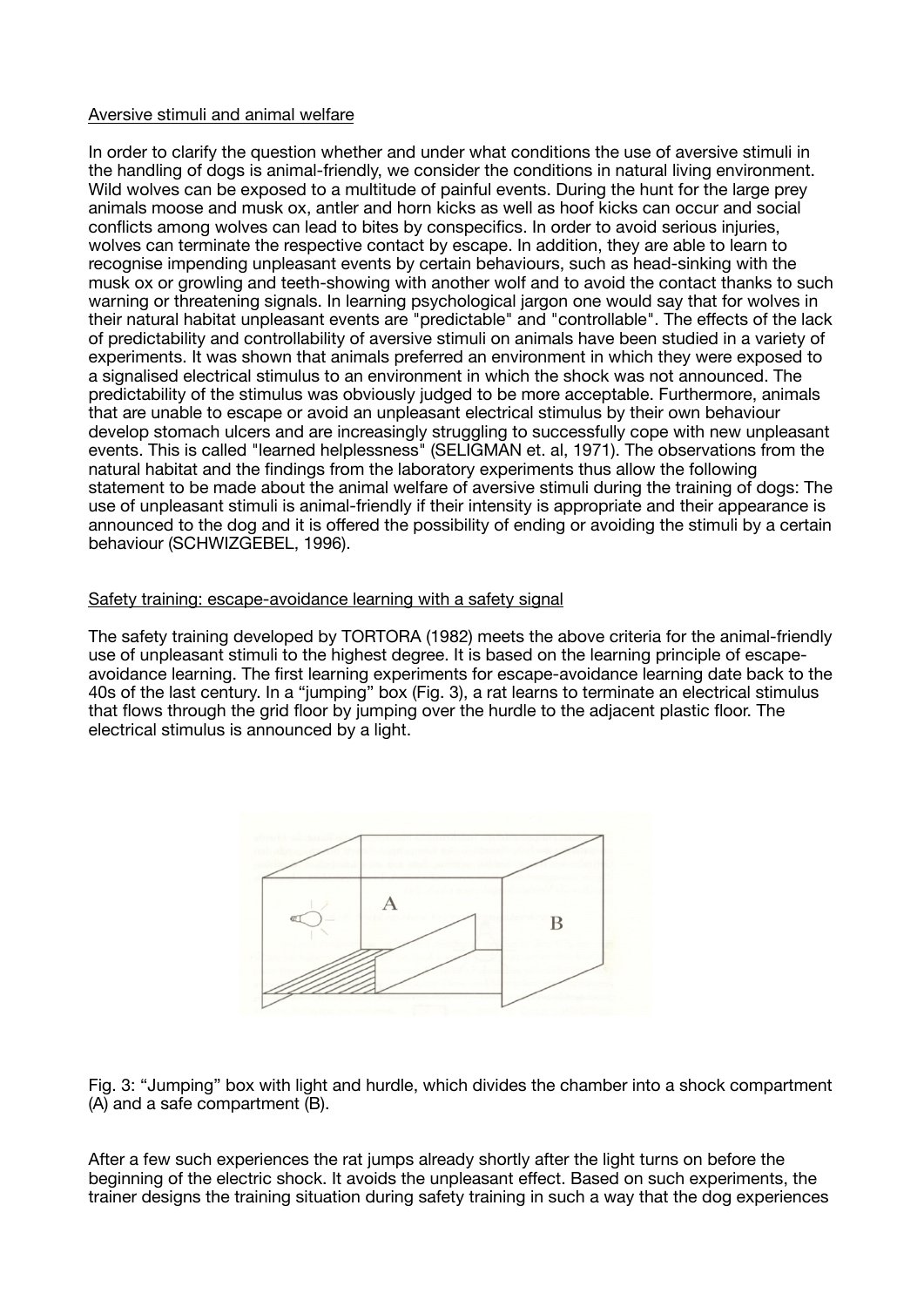an unpleasant stimulus immediately after a command known to him, which has been established beforehand by positive reinforcement (playing with the trainer). While the dog performs the commanded action, the stimulus is ended, followed by a tone and play. The respective command serves the dog on the one hand as a warning signal for the coming unpleasant stimulus and on the other hand it provides the dog with the necessary information about how to end the stimulus. It is the key to success. Learning psychologists call the associated process escape learning (Fig. 4).



Fig. 4: Components and their temporal relationship in escape training.

The unpleasant stimulus is generated mechanically at the beginning of the training by a leash and collar and later by a radio-controlled electronic training collar. The electric stimulus is introduced in an intensity that is just perceptible for the dog. In the course of the training the stimulus intensity gradually increases until it is perceived as slightly unpleasant by the dog. The electronic device used has an additional sound option, so that the dog hears a high pitched tone after successful completion of the electrical stimulus. As the dog's experience in coping with the electrical stimulus increases, the tone following the electrical stimulation gradually takes on the meaning of a safety signal. It reliably announces a stimulation-free time to the dog. In the course of the training the dog will react faster and faster to a given command and thus avoid the unpleasant effect and achieve safety and play (Fig. 5).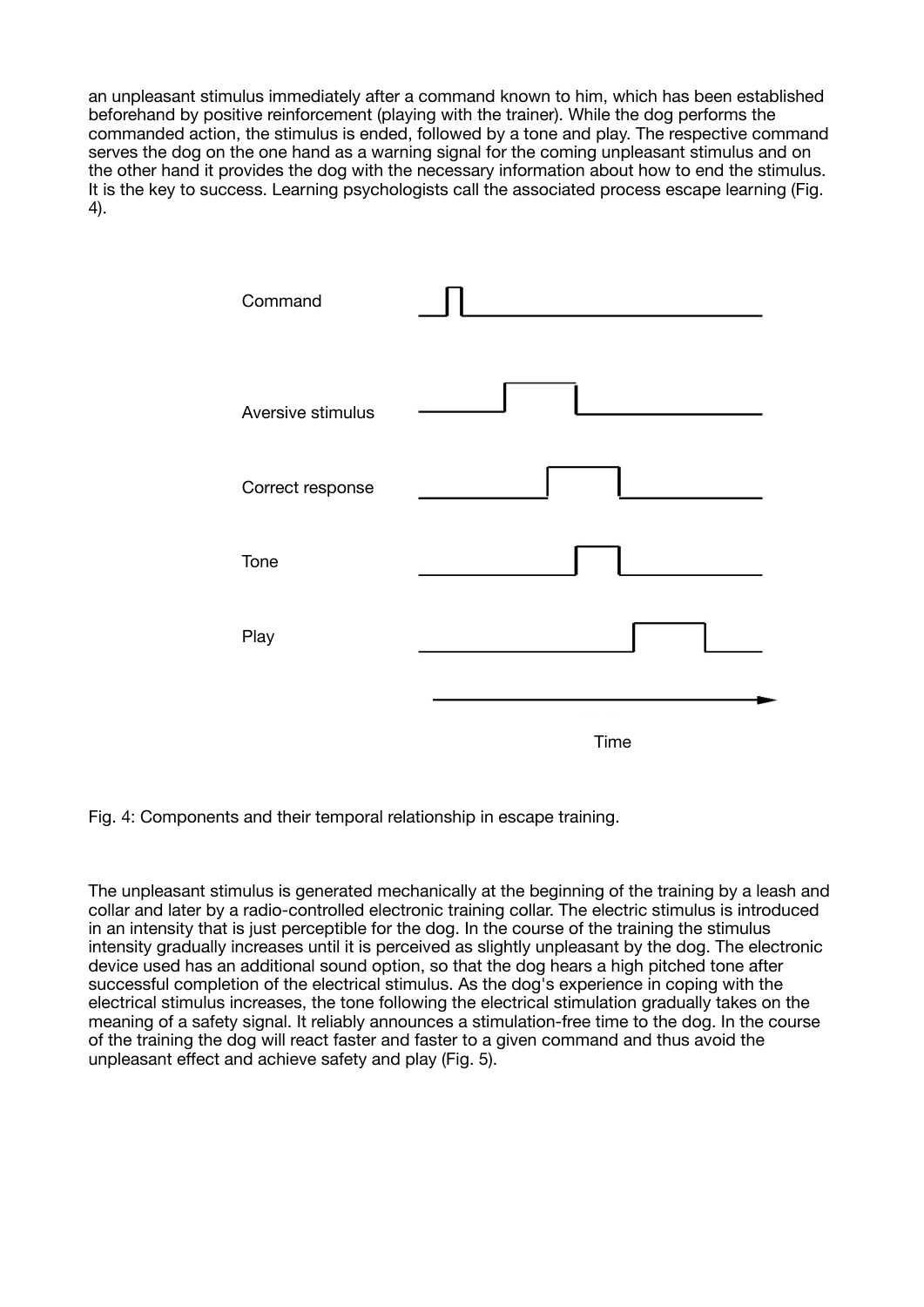

Fig. 5: Components and their temporal relationship in avoidance training. For clarification, the missing aversive stimulus is shown dashed.

Commanded reactions trained through escape-avoidance learning are very permanent and much more resistant to the process of extinction than actions established through positive reinforcement alone. In the systematic absence of play or food after a correct reaction, the dog can detect the changed rule. As a consequence he will react worse and worse to the command. When avoiding an electrical stimulus, the dog cannot determine whether the stimulus actually occurs or is absent, as he will already react beforehand. Could we ask the dog, "Why do you follow the commands so promptly? You haven't felt an electrical stimulus for months," he would answer, "See it works!

In the course of safety training the dog develops from a beginner to an absolute professional when confronted with an unpleasant stimulus and above all a winner against the stimulus. But the trainer also makes a profit in the form of an outstanding control of the dog's behaviour. In 1983 Dan TORTORA showed in a unique experimental study how effective safety training is in gaining behavioural control and how superior it is to training with play only as a positive reinforcer. Dogs that had undergone the safety training were controllable even under very strong distractions (Fig. 6, training phase 7) - free-running dogs - with almost 100 percent correct responses with 15 different commands. On the other hand, the behaviour control of the dogs trained only with positive reinforcement (play) almost completely collapsed under the same conditions.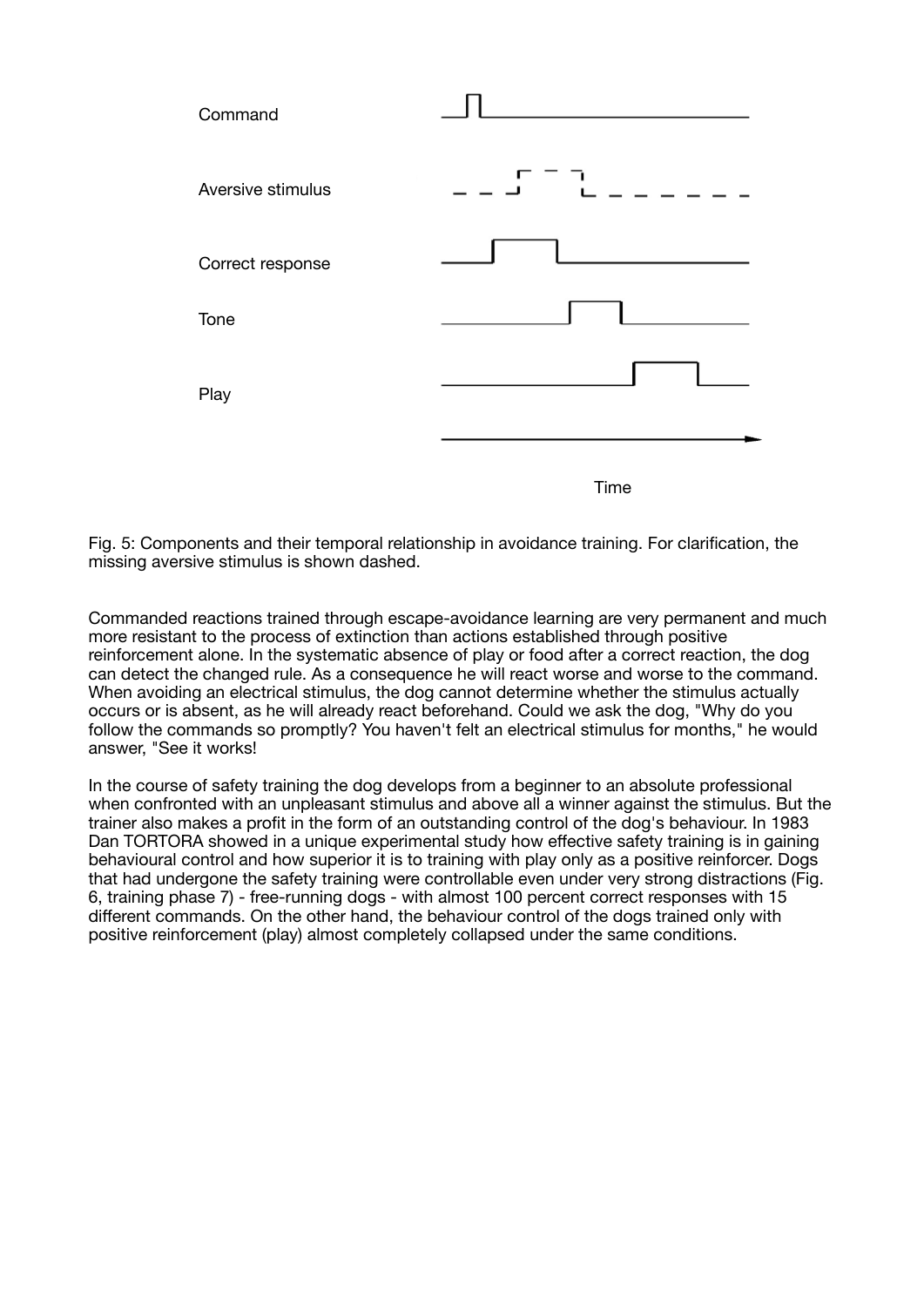

Training phase

Fig. 6: Average proportion of correct reactions shown within 2 seconds after a command from dogs that had undergone play training over the entire training period or safety training from training phase 4 onwards (source: TORTORA, 1983).

Imagine that there was a study with such a proof of efficiency for the clicker training. It would be highly praised by the dog people, its results would be published in every professional journal and quoted in detail in scientific papers. Not so the investigation of TORTORA. It was hushed up in the popular literature and was not listed in scientific papers even on the subject of electronic collars or, if mentioned, only treated very superficially. Because, as is so often the case, there cannot be what must not be!

The ignoring of TORTORA's work by scientific specialists is all the more astonishing as he could prove in the central question of the study how effective safety training is in solving problems of aggression.

## Safety training in behavioural therapy

TORTORA (1983) successfully treated 36 dogs which, according to his definition, showed socalled "avoidance-motivated aggression". The aggressive behaviour, which the dogs had learned to use successfully in unpleasant situations, mainly occurred against the dog owner or family members. Through the safety training procedure the dogs learned to carry out the non-aggressive actions of 15 different commands ("sit", "place", "here", "heel" etc.) and thus to avoid an unpleasant electrical stimulus. They thus acquired a new strategy for coping with an electrical stimulus and transferred this to other unpleasant situations. Parallel to this process, the aggressive behavior gradually decreased and finally disappeared completely, so that the dogs could be returned to their owners.